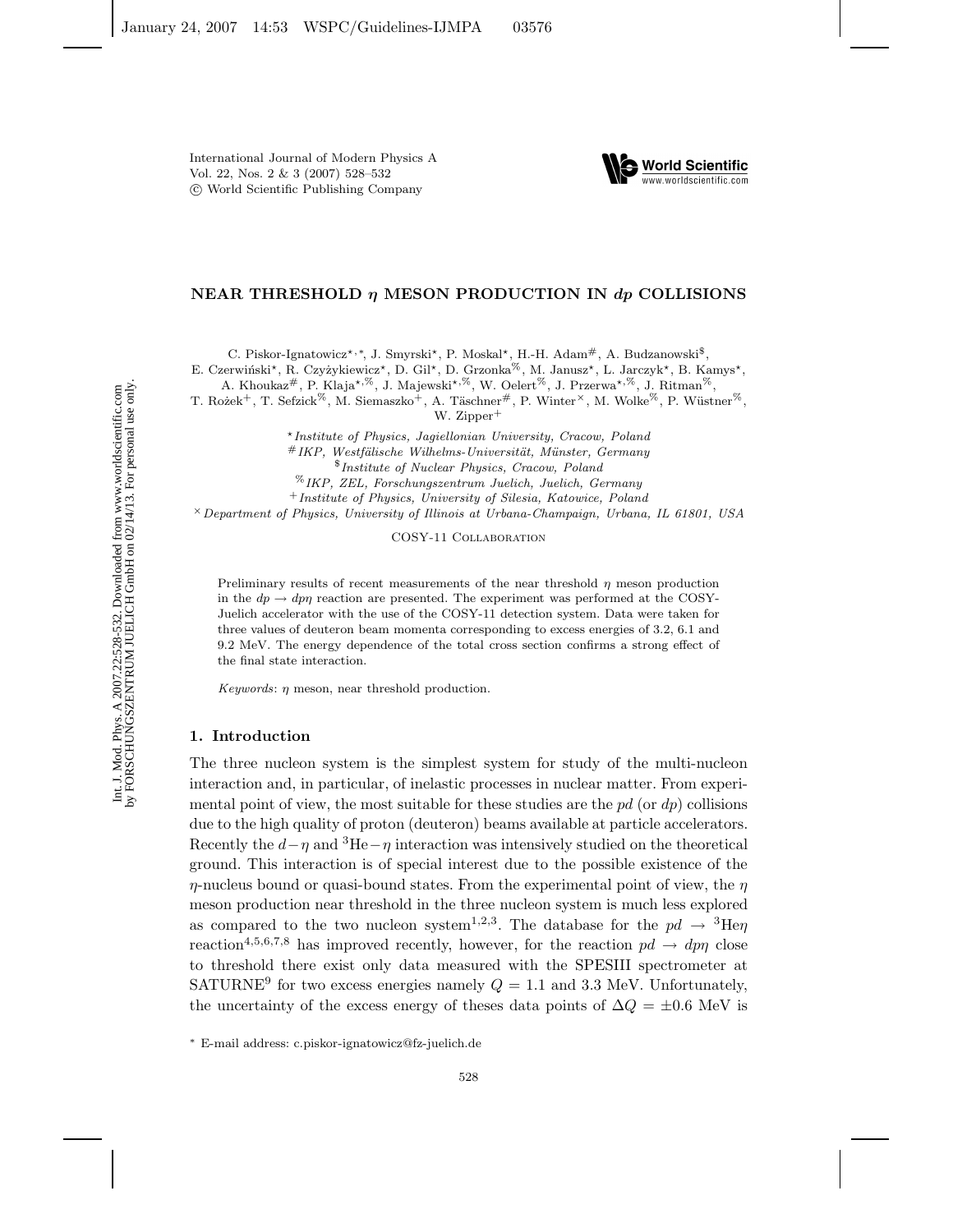

Fig. 1. Detection setup of the COSY-11 experiment<sup>16</sup>. Protons from the  $dp \rightarrow dp\eta$  reaction are measured in the drift chambers D1, D2, as well as in the scintillator hodoscopes S1, S3. For detection of the outgoing deuterons, small drift chamber  $D4$  with hexagonal cells<sup>17</sup>. two scintillator detectors dE1, dE2 and Cerenkov threshold counter were installed.

very large when taking into account the rapid rise of the cross section near threshold. At higher energies, for  $Q \geq 14$  MeV, the total and differential distributions of the cross section were determined by the PROMICE/WASA collaboration<sup>10</sup>*,*<sup>11</sup>. The aim of the present experiment was determination of the  $dp \rightarrow dp\eta$  cross sections near threshold in order to study the interaction between the particles in the final state. The energy dependence of the total cross section is expected to be very sensitive to the  $d - \eta$  interaction. Even much weaker  $p - \eta$  interaction significantly modifies this shape as observed in the  $pp \to pp\eta$  reaction<sup>12,13</sup>.

# **2. Experiment**

The experiment was performed using the stochastically cooled deuteron beam of the COoler SYnchrotron (COSY) in Juelich<sup>14</sup> scattered on internal proton target of the cluster jet type<sup>15</sup>. The charged reaction products were registered with the COSY-11 detection system which is schematically shown in Fig. 1. Protons from the  $dp \rightarrow dp\eta$  reaction were measured in the drift chambers D1, D2 and in the scintillator hodoscopes S1, S3. Tracking their trajectories through the magnetic field in the COSY-11 dipole magnet back to the target position allowed to determine their magnetic rigidity. Particle identification was based on the Time Of Flight (TOF) measured on the path of 9.3 m between the scintillator hodoscope S1 and S3. Fig. 2 shows the TOF dependence on the magnetic rigidity with clearly separated protons, deuterons and <sup>3</sup>He. Due to setting of the triggering electronics, only a tail of pion TOF distribution was registered as can be seen in the figure. The outgoing deuterons from the  $dp \rightarrow dp\eta$  reaction have about two times larger momenta than the outgoing protons and, consequently, their deflection in the magnetic field of the COSY-11 dipole magnet is two times smaller. Their trajectories were measured with a small drift chamber D4, placed in the area between the chamber D1 and the beam pipe, allowing for a three dimensional particle track reconstruction (see Fig. 1). Due to a huge background of spectator protons originating from the break-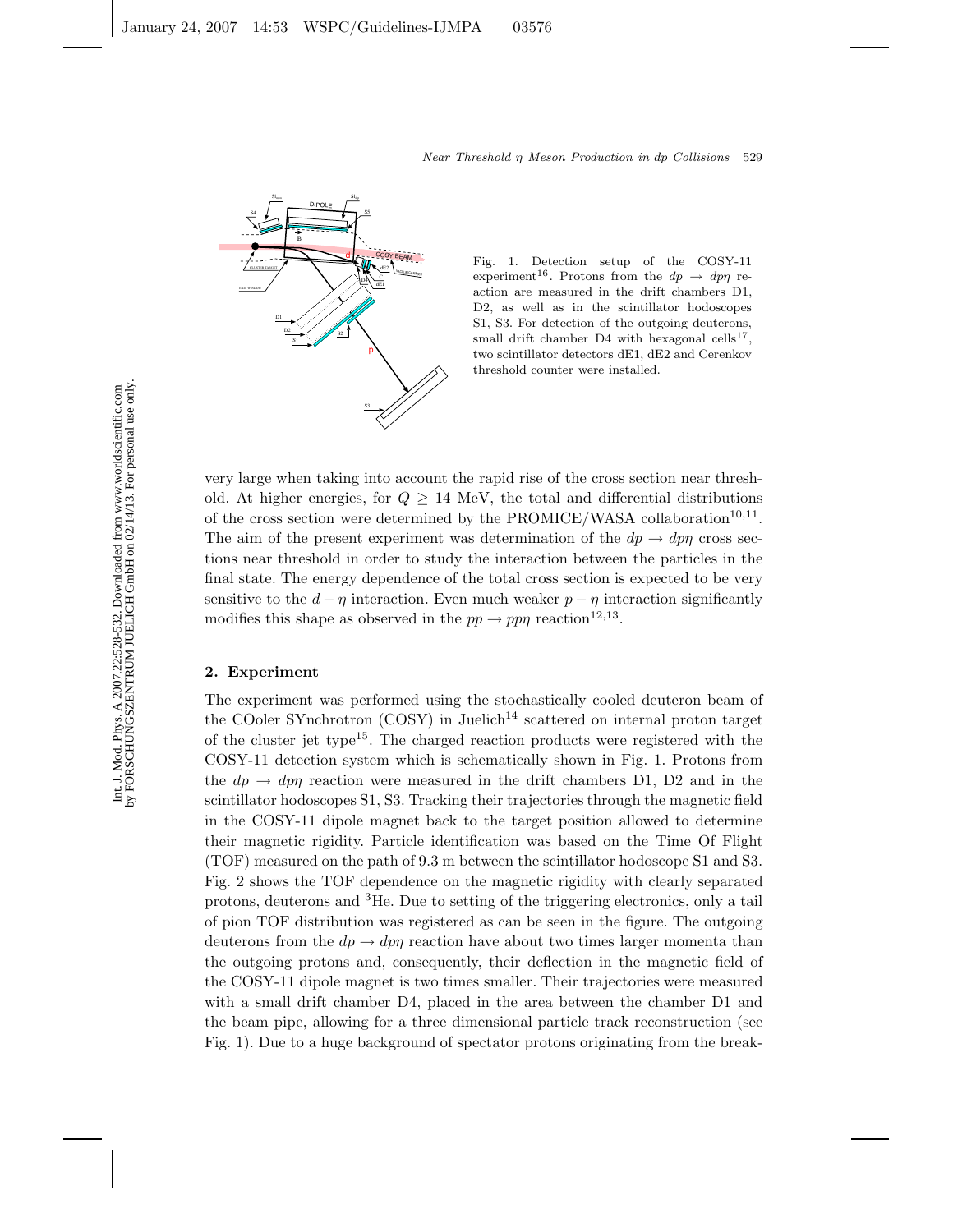

Fig. 2. Dependence of the TOF on magnetic rigidity for particles registered in the drift chambers D1, D2 (*left*) and for particles detected in the D4 chamber (*right*).

up of the deuteron beam interacting with the proton target, identification of the deuterons crossing the D4 chamber was a very difficult task. Therefore, for the particle identification three different methods were applied and they were based on: (i) energy losses in two scintillation detectors dE1 and dE2 with a thickness of 5 mm and 10 mm respectively, placed behind the D4 chamber, (ii) signal (or lack of signal) in a threshold Cerenkov detector made of 2 cm plexiglas plate and (iii) TOF measured on the path of about 2.3 m between the target and the dE1 detector. For the TOF determination, the time of the reaction at the target was derived from measurement of velocity of the associated particle registered in the scintillator hodoscopes S1 and S3 and from the time measured by the S1 detector. Dependence of the TOF on the magnetic rigidity for particles registered with the D4 drift chamber is shown in the right panel of Fig. 2. The  $\eta$ -mesons produced in the  $dp \rightarrow dp\eta$  reaction were identified using the missing mass method.

The integral luminosity for each beam momentum was determined from acceptance corrected number of  ${}^{3}$ He $\eta$  events measured simultaneously with  $dp\eta$  channel. The  $dp \rightarrow {}^{3}\text{He}\eta$  total cross section was taken from Ref. 4.

Application of the stochastic cooling to the COSY deuteron beam guarantees a high quality of the beam with the momentum smearing on the level of  $\Delta p/p$ <sup>≈</sup> <sup>10</sup>*<sup>−</sup>*<sup>4</sup>. However, the absolute beam momentum determined on the basis of the accelerator frequency is know with accuracy of  $\Delta p/p \approx 10^{-3}$  only. Therefore, for a more precise beam momentum determination, which is crucial in the present near threshold measurements, we used the center of mass momenta of the <sup>3</sup>He ions from the  $dp \rightarrow {}^{3}$ He $\eta$  reaction calculated from the analysis of  ${}^{3}$ He momenta in the magnetic field of the COSY-11 dipole magnet. Resulting correction to the nominal beam momentum was  $-1.6\pm0.4$  MeV and the uncertainty of the excess energy for the  $dp \rightarrow dp\eta$  reaction was  $\pm 0.1$  MeV.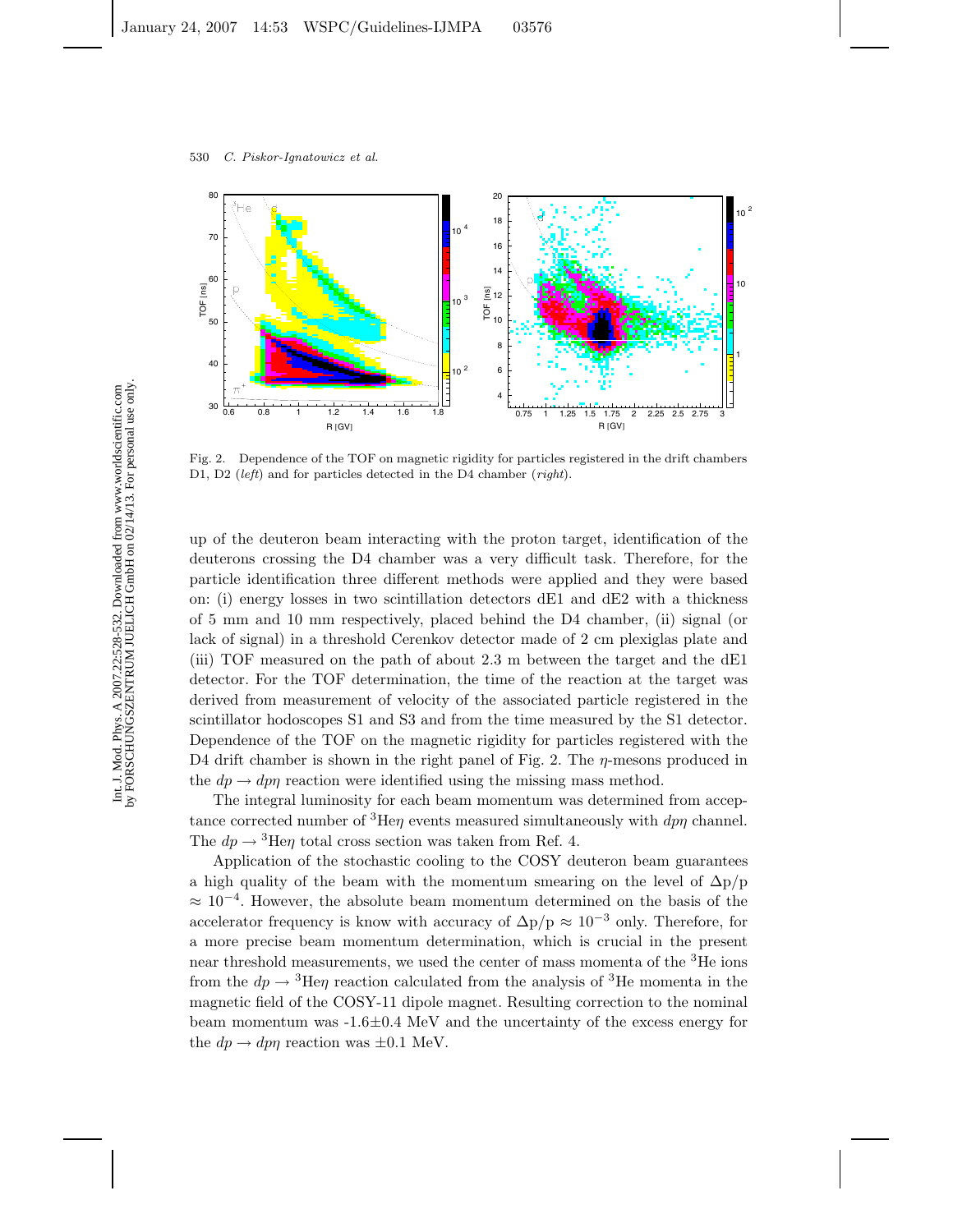

Fig. 3. Dependence of total cross section on the excess energy. The line indicates three body phase-space normalized to the  $PROMICE/WASA$  point<sup>11</sup>. Open circles shows data from Ref. 9, and stars denotes preliminary results determined by the COSY-11 group.

## **3. Preliminary Results**

The measurement was done for three deuteron beam momenta above the  $dp \rightarrow dp\eta$ threshold namely: 3177.4, 3189.4 and 3202.4 MeV/c and one momentum below the threshold equal to  $3163.4 \text{ MeV/c}$ . The measurement below the threshold was used for the background subtraction under the eta peak in the missing mass spectra. The determined  $dp \rightarrow dp\eta$  total cross sections are shown in Fig. 3 together with the data measured at SATURNE and at WASA. The data confirm a strong effect of the interaction in the  $d\eta\eta$  meson final state. The enhancement of the near-threshold cross sections with respect to the phase-space behavior indicates for an effect of a strong interaction between the final state particles. We expect that further analysis of the collected experimental data will allow to reduce substantially the relatively large uncertainties of our preliminary data points.

### **4. Acknowledgments**

We acknowledge the support of the European Community-Research Infrastructure Activity under the FP6 "Structuring the European Research Area" program (Hadron Physics and Hadron Physics-Activity -N4: EtaMesonNet contract number RII3-CT-2004-506078), of the FFE grants (41266606 and 41266654) from the Research Center Juelich, of the DAAD Exchange Programme (PPP-Polen), of the Polish State Committee for Scientific Research (grant No. PB1060/P03/2004/26).

### **References**

- 1. P. Moskal *et al.*, *Prog. Part. Nucl. Phys.* **49**, 1 (2002).
- 2. C. Hanhart, *Phys. Rept.* **397**, 155 (2004).
- 3. G. F¨aldt, T. Johansson, C. Wilkin, *Physica Scripta* **T99**, 146 (2002).
- 4. B. Mayer *et al.*, *Phys. Rev. C* **53**, 2068 (1996).
- 5. M. Betigeri *et al.*, *Phys. Lett. B* **472**, 267 (2000).
- 6. R. Bilger *et al.*, *Phys. Rev. C* **65**, 44608 (2002).
- 7. H.-H. Adam *et al.*, *Int. J. Mod. Phys. A* **20**, 643 (2004).
- 8. J. Smyrski *et al.*, *Acta Phys. Slovaca* **56**, 213 (2006).